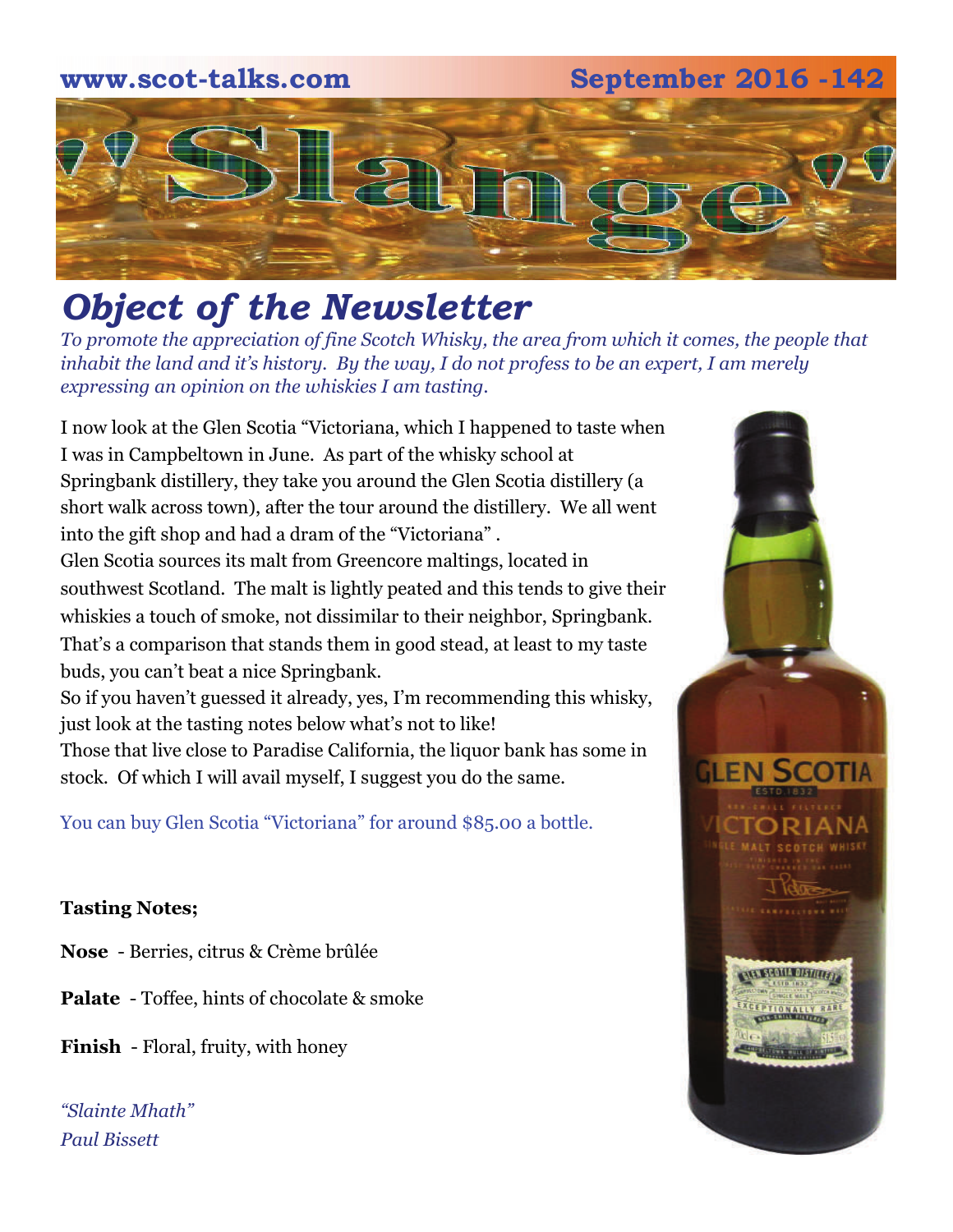### **www.scot-talks.com September 2016 -142**



### **Glen Scotia Distillery**

Glen Scotia distillery was founded in 1832 by the Galbraith family and it remained in their possession until 1919 when it was sold to West Highland Malt Distillers. Unfortunately 1919 was also the start of Prohibition in the United States, and as most of the whisky being produced was going over to the USA, this had a disastrous outcome West Highland Malt Distillers went bankrupt five years later.

The ownership of the distillery passed to Duncan McCallum, who had previously been one of the directors of West Highland Malt Distillers.

Unfortunately Mr. McCallum himself went bankrupt in 1928, ruined by an illegitimate business deal that forced Glen Scotia to close. He tragically drowned himself in Campbell Loch, which ironically had been created specifically for the purpose of providing water to the distilleries of the town. Glen Scotia was taken over by the Bloch Brothers and managed to survive Prohibition, resuming production in 1933, just after Prohibition was repealed.

In 1954, it was acquired by Hiram Walker, but was sold on to A. Gilies & Company in less than a year. In 1970, A. Gilies & Co became part of Amalgated Distillers Products, who completely reconstructed the distillery between 1970 and 1982. The harsh economic climate of Britain in the 1980s forced the distillery to shut its doors again in 1984.

It remained closed until 1989, when Gibson International acquired ADP. In 1994, the distillery ceased production yet again during the acquisition period in which it swapped hands from Gibson to Glen Catrine Bonded Warehouse Ltd, in whose possession it operates today.



**Glen Scotia distillery**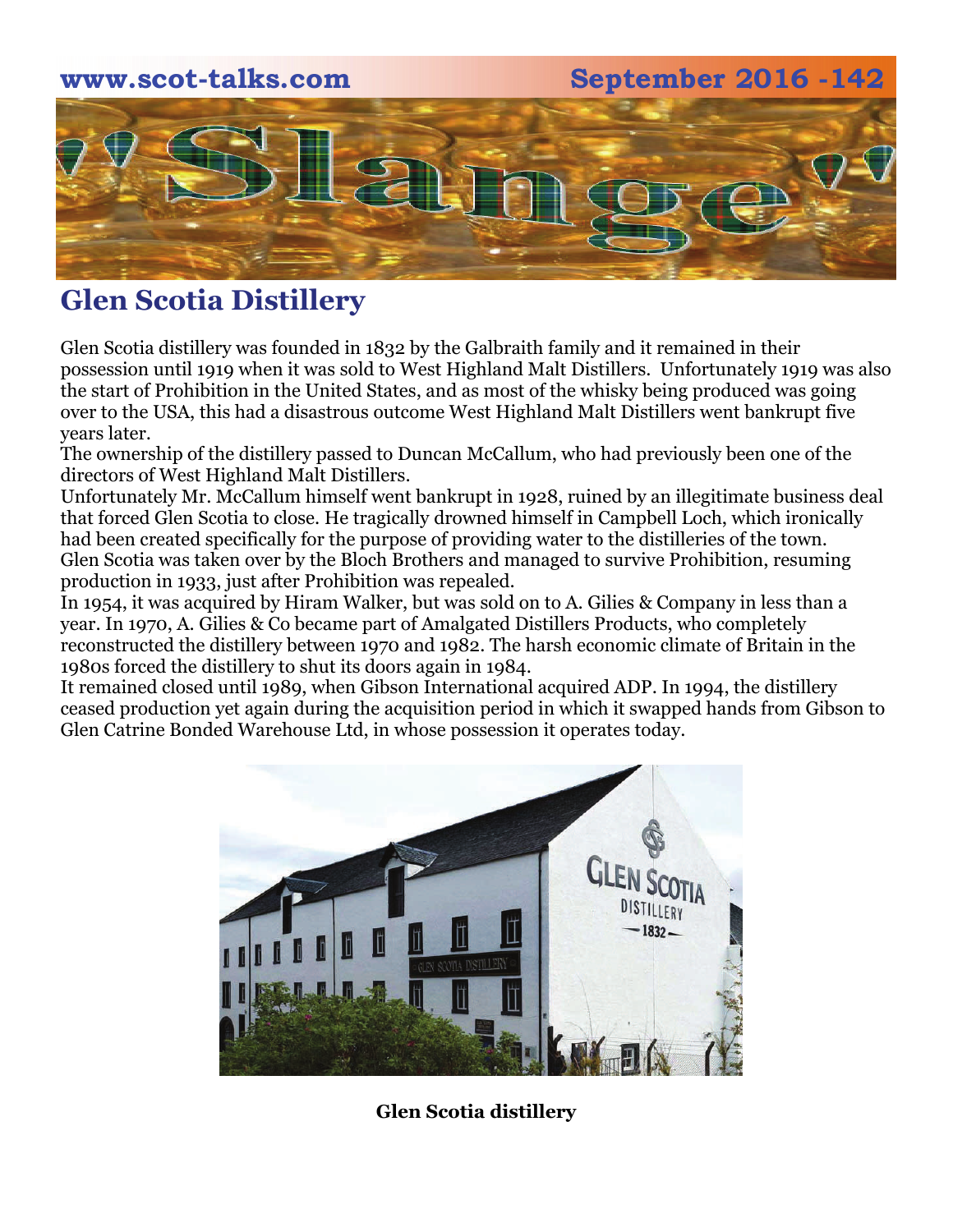

Below is a simple guide to help you choose your single malt Whisky, and the flavor notes you should expect from it. Being Scottish I recommend you find a likely candidate and try it in a bar before buying the whole bottle. This Issue; Glen Scotia "Victoriana. For more information go to http://www.glenscotia.com



Floral, Herbal, fresh

Nutty, biscuit (cookie), Subtle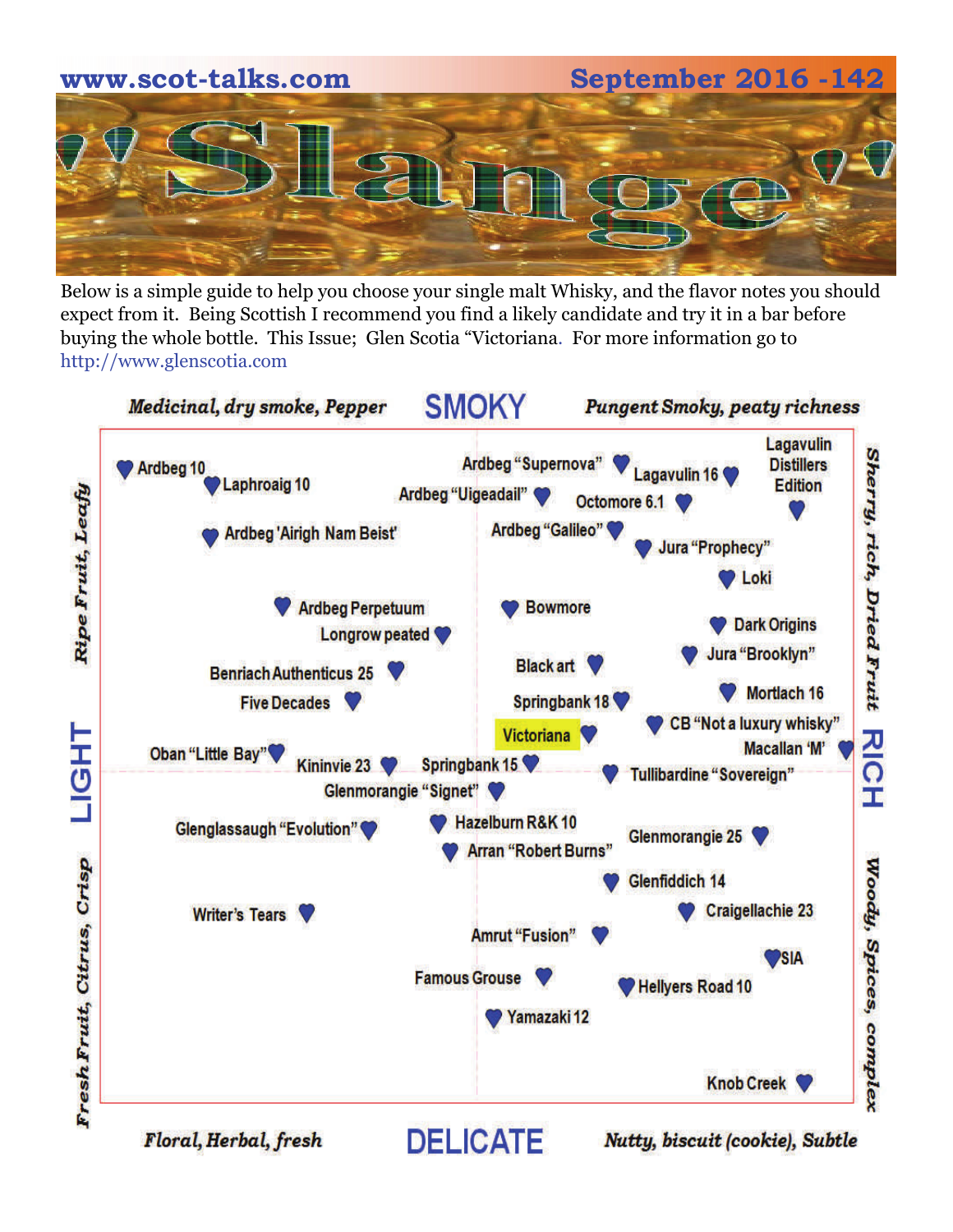

## **Where's all the beer-finished whisky?**

*01 September 2016 by [Becky Paskin](https://scotchwhisky.com/magazine/editor/2735/becky-paskin/)*

I recently discovered there are around 10 breweries in Brighton and the surrounding area. For a city that's penned in by the sea and the South Downs, it's remarkable they managed to fit so many in. Then again, at least one is situated in a restaurant's basement and another is operated out of a garage, its beers home delivered to the local community by bicycle. That's resourcefulness for you.

Brighton is a city big on drinking – we have one of the highest number of pubs per capita in the UK, which coupled with our Green-voting, sustainability-loving culture, means we lap up local beers like tap water. It's no wonder our breweries seem to be thriving, but their success is driven by a more widespread love affair with beer taking hold of the entire drinking population of the UK, and that of the rest of the world too.

In his book, *The Ale Trail*, beer writer Roger Protz noted that in 1994 there were 'fewer than a dozen draught beers called IPA' in the UK, and fewer than 400 craft breweries in the US. In 2015 – some 20 years later -– America now has 4,269 breweries, 99% of which are small and independent operations, such as microbreweries, brewpubs and regional craft breweries. Here in the UK, as in the US, pubs are featuring new guest IPAs and ales every week.

Our choice now has never been greater. Experimentation with various hop varieties (there are over 80), kilning temperatures, yeast strains and fermentation times is yielding a rainbow of flavors that's continuing to swell as interest grows. It really is an exciting time for beer drinkers, but craft beer's renaissance should also be sparking a fire of intrigue among whisky lovers as well. Beer's characteristic flavors – which range from light citrus and tropical fruits through to malt and sweet oak – are also inherent to Scotch whisky, which started life as a beer after all.

The two beverages are a match made in heaven, yet when most people talk about pairing beer and whisky they think of the half and half, or boilermaker – a dram of whisky accompanied by a beer chaser. Sadly, despite sharing so many complementary qualities, there seems to have been little thought given to beer's potential use in the maturation process.

*[Cask finishing may be a relatively new practice](https://scotchwhisky.com/magazine/features/10021/the-mysteries-of-cask-finishing/)* in Scotch whisky's timeline, but it has been dominated thus far by wine, particularly the fortified variety. Such is its popularity that just 30 years after its inception, talk is already surfacing of innovation in cask finishing running dry, but beer has barely been given the chance to gift itself to whisky. Many distillers renowned for exploring finishes are still to even experiment with beer casks. I can't be the only one to think this is a shame.